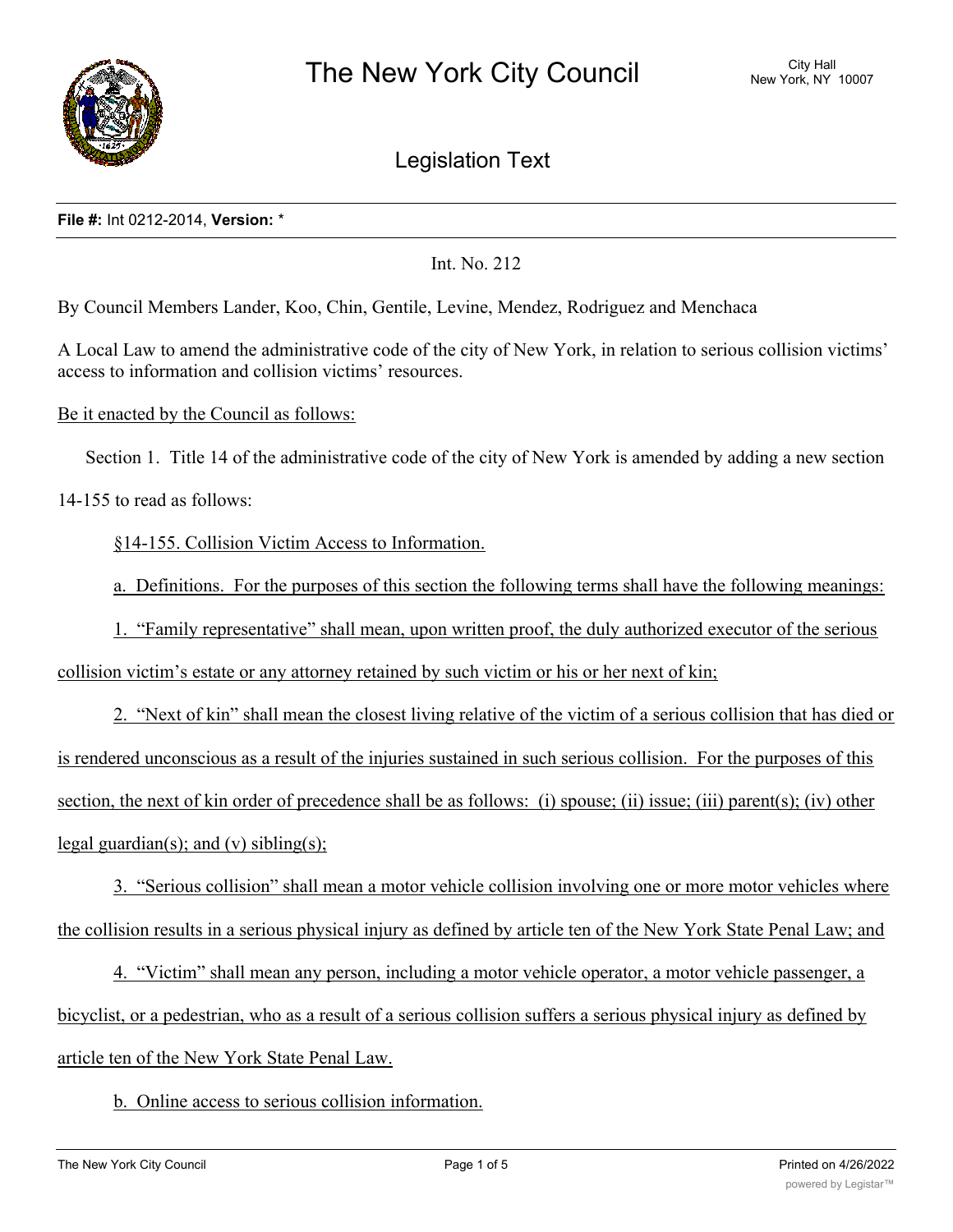1. Within six months of the enactment of the law creating this section, the department shall create and maintain a secure website where the victim of a serious collision, the next of kin of such victim, attorney or other agent of such victim will be able to access certain information about such serious collision pursuant to rules set forth by the commissioner of the department. Such website shall include information such as: (i) date of the serious collision; (ii) location of the serious collision; (iii) investigation status; (iv) whether or not any summonses have been issued or arrests affected; and (iv) whether or not any witnesses have been identified and interviewed.

2. The department shall make the serious collision information available via the website created and maintained pursuant to this section within a reasonable timeframe after the occurrence of such serious collision (s) and shall update the serious collision information within a reasonable timeframe after such new or updated information becomes available to the department; except that the department may withhold the disclosure of any information which would: (i) interfere with the investigation or prosecution of a crime involved in or connected with the collision; or (ii) be exempt from disclosure pursuant to section eighty-seven of the New York State Public Officer's Law;

3. The commissioner of the department shall make and promulgate such rules and regulations as he or she deems necessary for the proper implementation of this section. The rules promulgated by the commissioner shall include, but not be limited to:

(i) the process by which a victim, next of kin of such victim, or other family representatives of such victim, shall request access to the website created pursuant to this section;

(ii) the documentation necessary to prove that the person requesting website access is in fact a serious collision victim, the next of kin of such victim, or an attorney or agent of such victim; and

(iii) the manner in which the department will provide a serious collision victim, next of kin of such victim, or an attorney or agent of such victim with online access to the serious collision information website created pursuant to this section.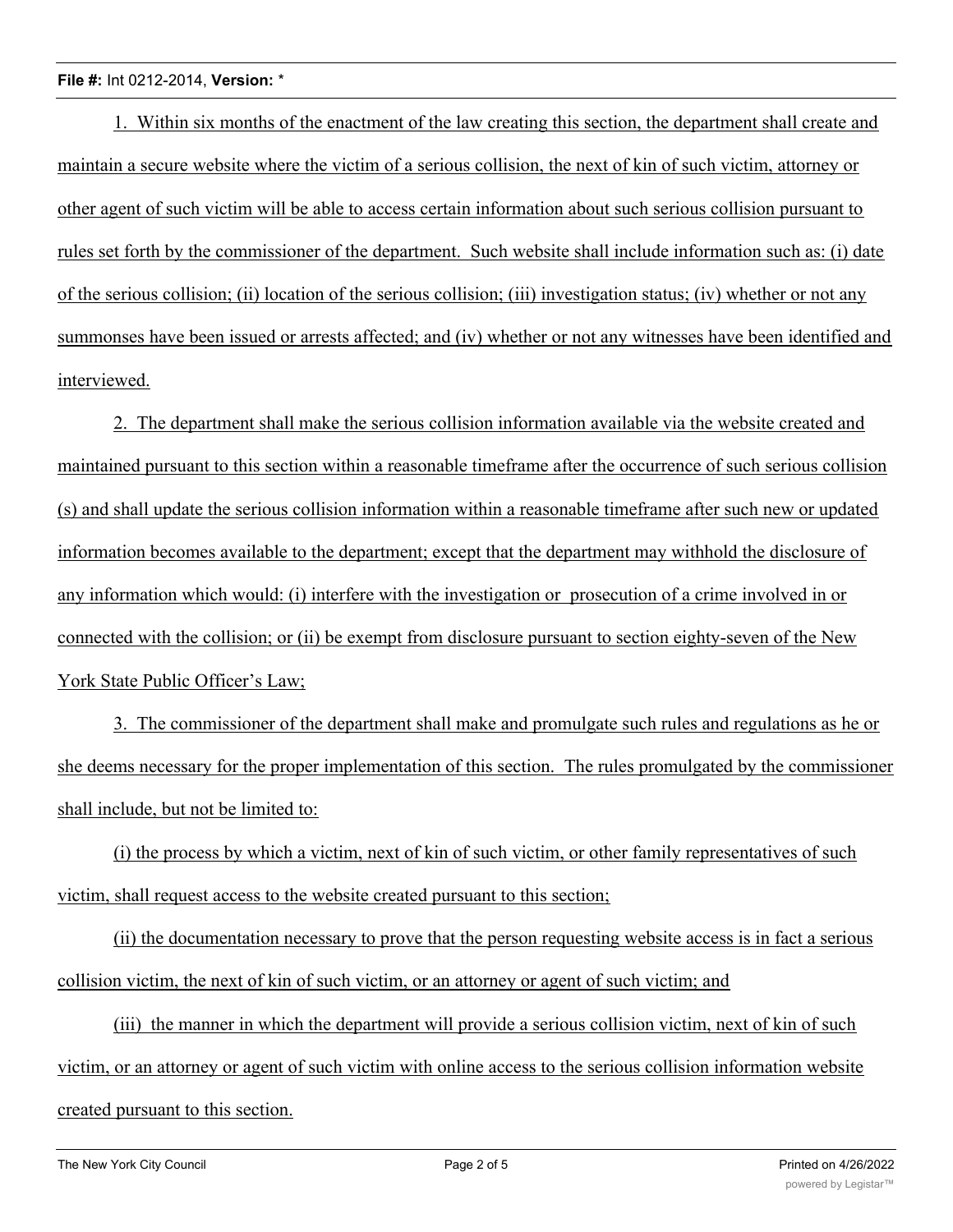§2. Title 14 of the administrative code of the city of New York is amended by adding a new section 14- 156 to read as follows:

§14-156. Collision Victim Resources.

a. Definitions. For the purposes of this section the following terms shall have the following meanings:

1. "Collision" shall mean any incident where (i) one or more motor vehicles comes in physical contact with another motor vehicle, a pedestrian, or a bicyclist; or (ii) one or more motor vehicles is operated in a manner that causes a pedestrian or bicyclist to sustain a physical injury or injuries, as defined by article ten of the New York State Penal Law, without coming into physical contact with such pedestrian or bicyclist;

2. "Victim" shall mean any a person, including a motor vehicle operator, a motor vehicle passenger, a bicyclist, or a pedestrian, who suffers physical injury, as defined by article ten of the New York State Penal Law, as a result of a collision, as defined by this section.

b. Collision Victim Resources.

1. Every victim of a collision shall be provided with a copy of the collision victim resources at the scene of such collision by the responding officer of the department in a form and manner to be determined by the commissioner of the department.

2. The collision victim resources shall be posted in every police precinct house, in a publicly visible location, and in a form and manner to be determined by the commissioner of the department.

3. The department shall conspicuously post the collision victim resources on the department's website.

4. The collision victim resources shall state the following information:

(i) All victims of a collision who are injured or suffered property damage are entitled to have an official police report, known as an MV-104AN, completed by an officer responding to the scene of the collision, whether or not there was contact between the victim and the vehicle that caused the victim's injuries;

(ii) All victims can request that a responding police officer complete an MV-104AN at the scene of the collision and thereafter provide such victim with the report number;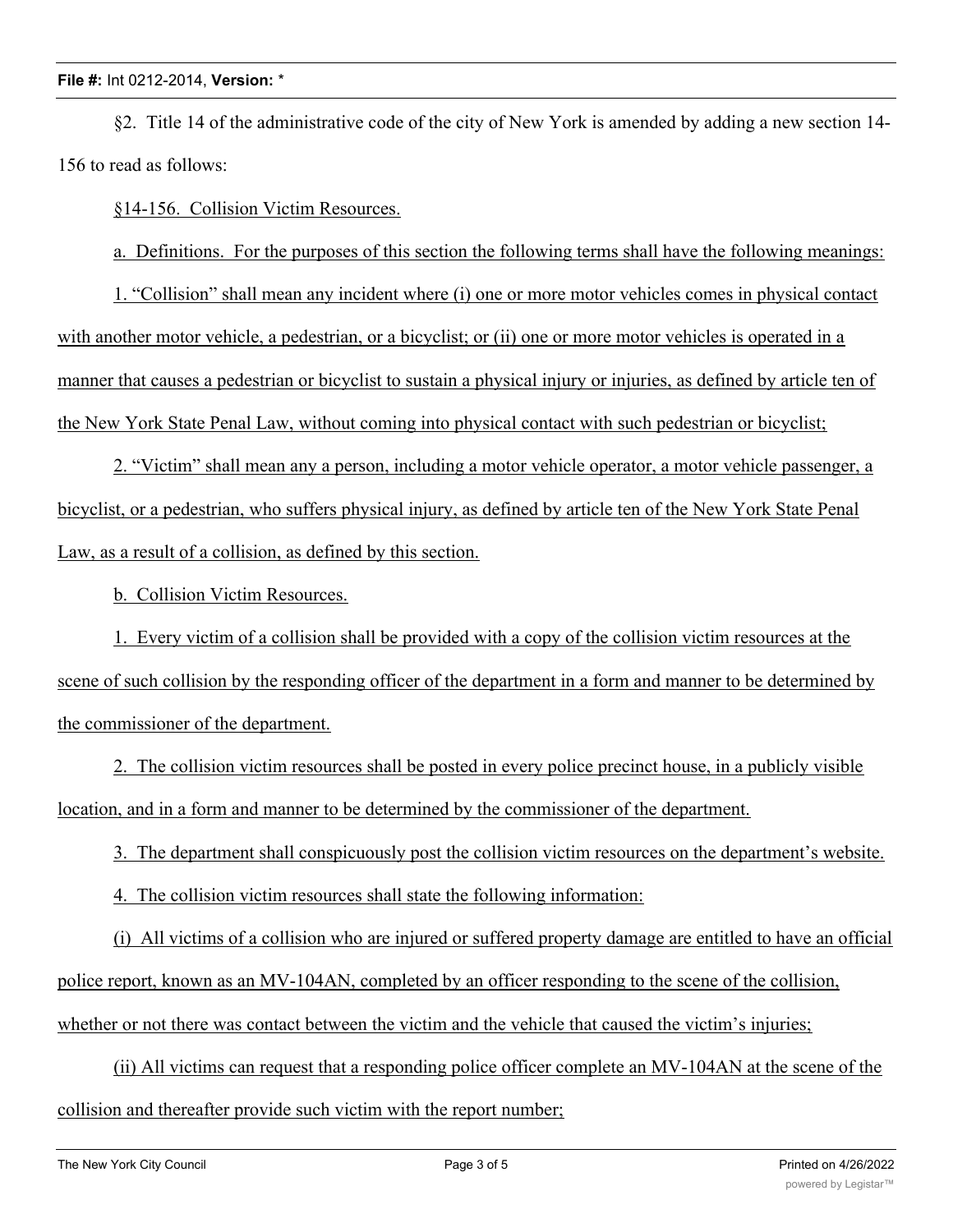(iii) All victims of a collision are entitled to receive a copy of an MV-104AN from the precinct in which the collision occurred, within a reasonable timeframe thereafter, for a non-refundable fee of ten dollars, payable by check or money order to the "City of New York, Police Department";

(iv) All victims of a collision are entitled to obtain the insurance information of all motor vehicles involved in such collision and this information is included in the official police report;

(v) All collision victims are entitled to no-fault insurance benefits from either the insurance carrier covering the vehicle in which such victim was passenger or operator, or the insurance carrier of another vehicle involved in the collision, even if the victim is a pedestrian or bicyclist without his or her own automobile insurance;

(vi) In the event that an officer was not called, or did not respond, to the scene of a collision, all victims of a collision should report the collision to the police within twenty-four hours of its occurrence or risk losing access to no-fault insurance benefits;

(vii) No-fault insurance benefits are available to victims of a collision regardless of whether or not the parties to a collision file a lawsuit. No-fault benefits cover, with no deductibles or co-payments, medical bills, ambulance transportation, a portion of lost wages, and any out-of-pocket expenses, if applicable and supported by medical documentation;

(viii) In order to be eligible for no-fault insurance benefits, a victim of a collision must complete, sign, and deliver a no-fault application to the no-fault insurance carrier within thirty days of the collision;

(ix) All victims of a collision are also entitled to file a lawsuit for pain and suffering, disability, and any economic loss not covered by no-fault insurance if a serious injury, as defined by New York State Insurance Law Section 5102(d), has been sustained;

c. Authority to promulgate rules. The commissioner shall have the authority to promulgate rules as he or she deems necessary and appropriate for the implementation of this section.

§3. This local law shall take effect sixty days after its enactment into law.